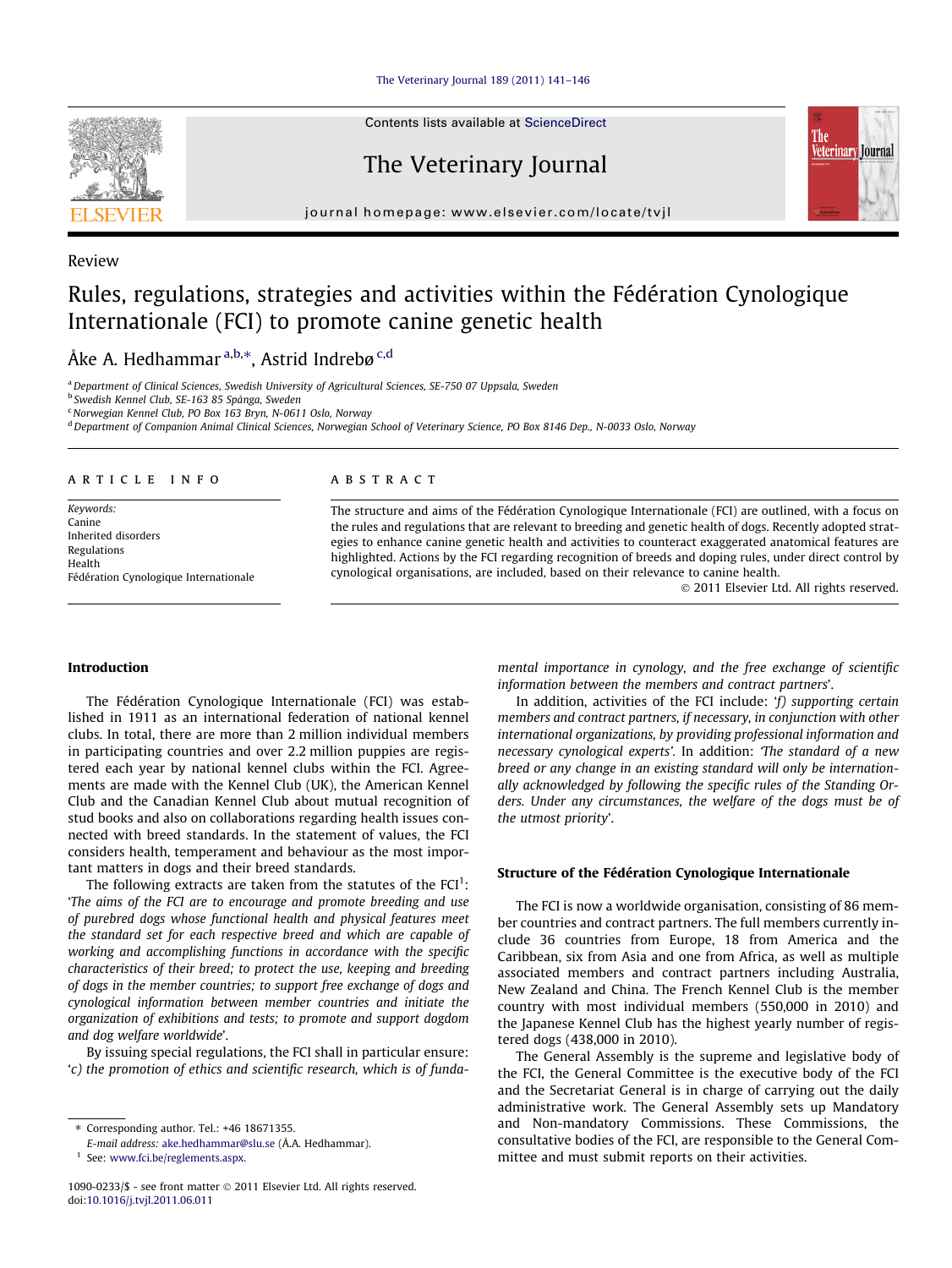The competences of the General Committee include implementing the decisions of the General Assembly, appointing an Executive director to manage the day-to-day business, approving the work of the Commissions and assigning tasks to them, approving new breeds on a provisional basis and their respective standards and approving amendments to the standards. The General Committee determines the tasks of the three Mandatory Commissions, members of which are elected by the General Assembly.

The Scientific Commission is the consultative body for genetics and other health aspects of dog breeding. The Standard Commission is the consultative body for recognition of dog breeds and breed standards. The Breeding Commission is a Non-mandatory Commission to which each member country can elect their own representative and is the consultative body regarding rules, regulations and strategies for healthy dog breeding. Academics in veterinary medicine and animal genetics from various countries serve on the FCI Scientific Commission and Standard Commission, as well as its Breeding Commission, most commonly employed or serving as consultants also in their national kennel clubs.

#### Breeding healthy dogs

Strategies to enhance canine genetic health have been on the agenda both for the FCI and the Federation of European Companion Animal Veterinary Associations (FECAVA) for many years [\(Hedham](#page-5-0)[mar, 1997, 1999](#page-5-0)). Health and welfare in dog breeding, the value of breeding programmes and the activities of the FCI and WSAVA to promote canine genetic health were discussed at FECAVA symposia held at the World Small Animal Veterinary Association (WSAVA) Congresses in Rhodes, Greece, in 2004 and in Prague, Czechia, in 2006 ([Hedhammar, 2005;](#page-5-0) [Indrebø, 2005a,b,](#page-5-0) 2007).

Animal welfare is of utmost importance in modern dog breeding. It is a major challenge for the FCI to develop and implement rational rules, regulations and strategies for healthy dog breeding. This is a difficult task, mainly due to the large number of member countries in different parts of the world, which might be far apart concerning culture, means to control animal health, screening programmes, education of breeders, open databases with pedigree and health results.

National and international control is of great importance, but rules and regulations that are too strict might not necessarily have the desired beneficial outcomes. Heavy restrictions might promote too intense selection, thereby leading to matador breeding (extensive use of an individual animal), inbreeding and decreased gene pools, and could result in an increased number of unregistered dogs governed by no health policy at all. Strict rules against certain diseases may also lead to an increase in other serious diseases that cannot be detected through screening tests or DNA tests, consequently not being subjected to eradication programmes ([Indrebø, 2008\)](#page-5-0).

The following is a compilation of the FCI rules and regulations with relevance to breeding and health.

#### Code of Breeding Ethics

The Code of Breeding Ethics (FCI Standing Orders, Article  $12<sup>2</sup>$ ) states that 'breeding and the development of dog breeds must be based on long-term objectives and sound principles so that the breeding does not result in diseases, bad temperament or lack of working skills. Breeding must serve the objective of preserving and preferably extending the genetic diversity (polygenicity) of the breed. The breeder must ensure that the animals he intends to use for breeding have a stable temperament and are in good physical condition. As long as a puppy is in the breeder's custody, he must ensure a physically and mentally beneficial environment for the puppy to guarantee proper socialisation'.

#### Fédération Cynologique Internationale Breeding Strategies

In February 2010, the FCI General Committee approved Breeding Strategies as proposed by the Breeding Commission in cooperation with the Scientific Commission [\(Table 1](#page-2-0)). The background for the proposal was to focus on the opportunities that the FCI as a worldwide organisation has to improve or maintain the health of purebred dogs in a large number of countries in most parts of the world. This document gives an overall strategy; the more specific details are given in the above mentioned Standing Orders and in the International Breeding Rules.

#### Fédération Cynologique Internationale Breeding Rules

The first issue of the FCI Breeding Rules was approved by the FCI in 1934. Since then, the rules have been revised multiple times, especially during the last decade; the latest amendments were approved by the FCI General Committee in October 2010 ([Table 2\)](#page-3-0). The FCI states clearly that the breeding regulations of the member countries and contract partners can go beyond those of the FCI in their requirements, but may not be in conflict with the FCI International Breeding Regulations. Parts of the major articles to improve canine genetic health are cited in [Table 2](#page-3-0). 3

# Breed standards

To describe breeds of dogs, so called breed standards have been produced by the FCI, as a reference for their ideal appearance, for more than 100 years. An increasing number of breeds and breed standards have been added during the 20th century.

More than 300 breeds of dogs are now internationally recognised by the FCI (339 breeds as of 2010). Each breed and their standard is the 'property' of a specific country. The 'owner' countries of the breeds write the standard of these breeds, which is a description of the ideal type of dog within the breed. Breed standards for recognition of new breeds and changes in breed standards have to be produced in collaboration with the Standard and Scientific Commissions. Translations into German, English, French and Spanish, as well as updating, are carried out by the FCI. These standards are the reference on which the judges base their judging in shows held in the FCI member countries; they are the reference assisting the breeders in their attempt to produce top-quality, healthy dogs.

During the last decades, there have been major improvements in most FCI breed standards concerning health and sound confirmation. The European Convention for Protection of Pet Animals, concluded in Strasbourg in 1987 and registered by the Secretary-General of the Council of Europe in 1994, has had a significant influence on the progress of this work. In addition to altering specific breed standards towards the description of a healthier and more functional anatomy, the following sentence has been included in all FCI breed standards since 2003: 'Any dog clearly showing physical or behavioural abnormalities shall be disqualified'.

Improvement in the breed standards and increasing the awareness of judges to recognise their responsibility and possible contribution to efforts concerning health issues, will have considerable impact on the value of breeding programmes, as the breed standard and the judges' interpretation of the standard always will be a major guideline in the breeding of purebred dogs. Since publication in 1969 of the Report of the WSAVA committee appointed to consider breed standards in relation to the health and welfare of

<sup>&</sup>lt;sup>2</sup> See: [www.fci.be/uploaded\\_files/97-2009-annex2-en.pdf.](http://www.fci.be/uploaded_files/97-2009-annex2-en.pdf)  $\frac{3}{2}$  See: [www.fci.be/circulaires/102-2010-annex-en.pdf](http://www.fci.be/circulaires/102-2010-annex-en.pdf).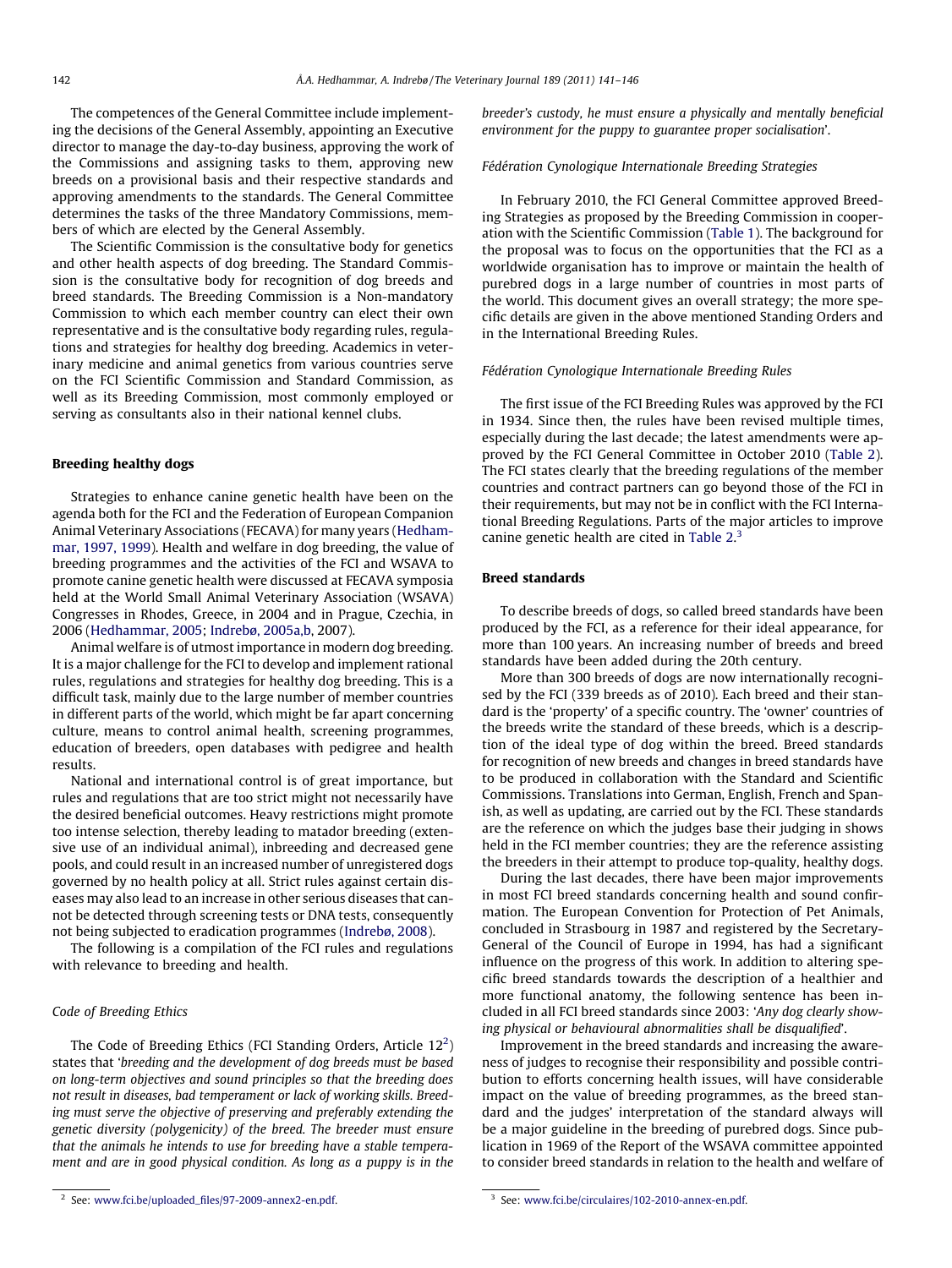#### <span id="page-2-0"></span>Table 1

Fédération Cynologique Internationale breeding strategies.<sup>a</sup>

1. Introduction

The goal in dog breeding is functionally healthy dogs with a construction and mentality typical to the breed, dogs that can live a long and happy life for the benefit and pleasure of the owner and the society as well as the dog itself. Breeding should be carried out in such a manner that it promotes the health and well-being of the progeny, as well as the welfare of the bitch. Knowledge, honesty and cooperation, both on national and international level, is basic in healthy dog breeding. Breeders should be encouraged to emphasize the importance of the combination of dogs as well as selection of the individual dog to be used for breeding

The FCI members and contract partners should conduct education programmes for breeders, preferably on an annual basis. Education of breeders is to be recommended rather than strict breeding regulations and stringent demands in breeding programmes, which can easily result in reduced genetic diversity in the breed as well as exclusion of excellent breed representatives and reduced cooperation with conscientious breeders. Breeders and breed clubs should be encouraged to cooperate with scientists in genetic health issues, to prevent combination of dogs from lines that will result in unhealthy offspring

Any dog used for breeding or screened for inherited diseases, must have identification (chip or tattoo)

The breeders should keep the breed standard as the guideline for the breed specific features; any exaggerations should be avoided

- 2. Only functionally and clinically healthy dogs, with breed typical conformation, should be used for breeding; i.e. to only use dogs that do not suffer from any serious disease or functional disabilities
- 2.1 If close relatives of a dog suffering from an inherited disease or functional disability are used for breeding, they should only be mated to dogs from bloodlines with low or no occurrence of the same disease or disabilities. If a DNA-test for the disease/functional disability is available, the breeding stock should be tested in order to avoid mating of two carriers (see point 5)
- 2.2 Mating combinations which from available information increase the risk of serious diseases or functional disabilities or impairment in the progeny, should be avoided
- 2.3 Only dogs having a sound temperament, typical for the breed, should be used for breeding. That is to only use dogs that do not show signs of behavioural disturbance in the form of excessive fear reactions or aggressive behaviour in unprovoked situations or situations that can be considered as everyday situations for the dog
- 3. To preserve, or preferably extend, the genetic diversity of the breed, matador breeding and heavy inbreeding should be avoided. Mating between siblings, mother to son or father to daughter should never be performed. As a general recommendation no dog should have more offspring than equivalent to 5% of the number of puppies registered in the breed population during a five-year period. The size of the breed population should be looked upon not only on national but also on international level, especially in breeds with few individuals
- 4. Screening results (positive or negative) for phenotypic appearance of polygenetic diseases should be available in open registries. The results should be used to aid the selection and combination of breeding dogs
- 4.1 Breeding values based on screening results should when possible be computerised to facilitate selection of the breeding stock not only on the phenotypic appearance but also by indicated genotype. As a general rule the estimated breeding value for a combination should be better than the average for the breed 4.2 Screening should only be recommended for diseases and breeds where the disease has major impact on the dogs' functional health
- 5. Results from DNA tests for inherited diseases should be used to avoid breeding diseased dogs, not necessarily to eradicate the disease. Dogs shown to be carriers (heterozygote) for a recessive inherited disease should only be bred to a dog that is proven not to carry the allele for the same disease
- 6. Any dog should be able to mate naturally. Artificial insemination should not be used to overcome physical inabilities of the dog. A bitch should be excluded from further breeding if she is unable to give natural birth, due to anatomy or inherited inertia, or if she is unable to take care of the newborn puppies, due to mentality or inherited to agalactia (no milk production)
- 7. Health issues that cannot be diagnosed by DNA-tests or screening programmes should have equal impact in the breed specific breeding programmes
- 8. As a general rule, a breeding programme should not exclude more than 50% of the breed; the breeding stock should be selected from the best half of the breed population
- 9. The raising of puppies, with correct feeding, environmental exposure, stimulation by their mother, breeder and others to develop social sense and response, must be basic in every breeding

<sup>a</sup> See: [www.fci.be/uploaded\\_files/29-2010-annex-en.pdf.](http://www.fci.be/uploaded_files/29-2010-annex-en.pdf)

dogs [\(Anonymous, 1969](#page-5-0)), various activities by the FCI and their national kennel clubs have focussed on changes in breed standards and training of judges with reference to health, especially related to exaggerated anatomical features. Several kennel clubs within the FCI have implemented strict guidelines for judges on how to interpret breed standards with reference to health.

Based on extensive material produced by the Swedish Kennel Club ([Swedish Kennel Club, 2010\)](#page-5-0), an ad hoc committee from the FCI Scientific and Standard Commissions is currently working on how to implement the training of judges in their tasks in accordance with general, as well as breed-specific, guidelines within all FCI member countries. In addition to the breed-specific advice for several breeds, the following general statements apply to dogs of all breeds:

- All dogs should be able to breathe normally, also when moving.
- All dogs should have clear eyes, without any sign of discomfort. - All dogs should have healthy skin, without any sign of
- discomfort.
- The coat should not be so extensive as to impede movement.
- All dogs should be able to move naturally without visible effort or pain.
- All dogs should have good temperament suitable for life in present society. Breed-specific behaviour must be noted and allowed, but excessive shyness or sharpness of temperament is not desirable. Aggressive dogs and dogs showing signs of panic and/or fear should always be disqualified.

#### Recognition of new breeds

The procedures for recognition of new breeds are of utmost importance for their future health. 'New breeds' most commonly arise from national/regional populations of dogs that already have been selected for common features, mostly by physical appearance. 'New breeds' unfortunately are also sometimes created out of variants in colour, coat and utilities. Under both circumstances, there is a danger that the populations are too small and already inbred to such an extent that it is not possible to maintain sound health in future generations. Even if less than 10% of the global canine population is estimated to be 'purebred', it is feasible to believe that the fraction of purebred dogs will increase, not only by spread of already existing breeds, but also by adding new ones from regions worldwide. It is a prime responsibility and challenge for cynological organisations to handle this in a manner that promotes canine genetic health.

Recognition of new breeds within the FCI and their breed standards are regulated in Articles 6 and 7 of its Standing Orders<sup>4</sup>: 'The members must provide the General Committee with a list of their national breeds and their respective breed standards in at least one of the FCI official working languages. The breed standards must be written according to the model adopted by the FCI. The Standards Commission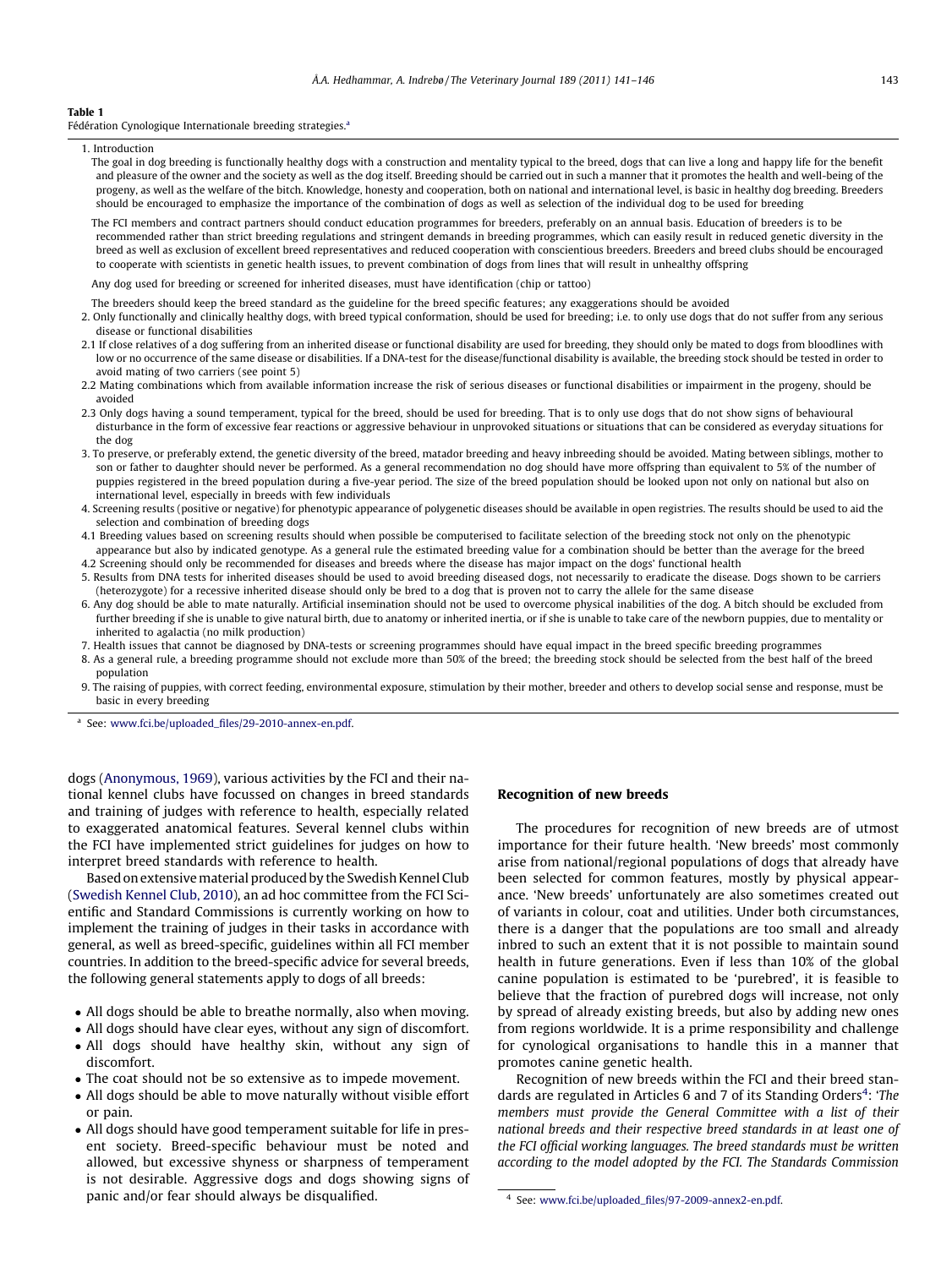#### <span id="page-3-0"></span>Table 2

Fédération Cynologique Internationale breeding rules.<sup>a</sup>

Art. 1. The International Breeding Regulations of the FCI are binding on all member countries and contract partners

- These FCI breeding regulations apply directly to all FCI member countries as well as the contract partners. This means that breeding may only be carried out with pedigree dogs which have a sound temperament, are healthy in functional and hereditary terms and are registered with a studbook or register (appendix) recognised by the FCI. In addition, they have to fulfil the requirements specified by the relevant FCI member or contract partners
- The only dogs which are considered to be healthy in hereditary terms are those transferring breed standard features, breed type and temperament typical of that breed without displaying any substantial hereditary defects which could impair the functional health of its descendants. The members and contract partners of the FCI are required in this regard to prevent any exaggeration of breed features in the standards which could result in impairment of the dogs' functional health
- Dogs with eliminating faults such as e.g. unsound temperament, congenital deafness or blindness, hare-lip, cleft palate, substantial dental defects or jaw anomalies, PRA, epilepsy, cryptorchidism, monorchidism, albinism, improper coat colours or diagnosed severe hip dysplasia may not be bred
- With regard to surfacing hereditary defects, e.g. HD or PRA, the FCI member countries and contract partners are obliged to record affected animals, combat these defects in a methodical manner, continuously record their development and report to the FCI on this matter when requested. If a DNA test is performed, the identification (chip or tattoo) of the dog must be checked and certified by the veterinarian who collects the sample as is the case with any health protocol; the test result certificate from the laboratory must include the dog's identification
- The FCI, its member countries and contract partners are supported by the Scientific Commission in relation to evaluation, assistance and advice in combating hereditary defects. In case the Scientific Commission would issue a catalogue of measures, the same shall be binding on being adopted by the FCI General Committee
- Competence and responsibility for breeding rests with the member countries and contract partners of the FCI and includes breeding guidance, breeding advice and monitoring breeding as well as the keeping of the studbook
- The FCI member countries and contract partners are under the obligation to draw up their own breeding regulations based on the FCI Breeding Regulations, in which the breeding objectives are laid down. Such regulations must take appropriate and reasonable account of the specific working characteristics of the respective breeds
- Dog traders and puppy farmers are considered to be people who focus on buying and selling dogs in order to get economic profit without taking appropriate care of the dog's individual welfare. Dog traders and puppy farmers are not permitted to undertake breeding under the patronage (responsibility) of a member or contract partner of the FCI
- Art. 13. Dogs should be able to reproduce naturally. Artificial insemination should not be used on animals which have not reproduced naturally before. Exceptions can be made by the national canine organisations to improve the health of the breed, for the welfare of the bitch or to preserve or increase the genetic pool within the breed
- Art. 18. Each dog bred in and registered with a FCI member country or contract partner is to be provided with permanent and falsification-proof identification; this identification is to appear on its pedigree. If parenthood testing is performed, international standard markers should be used and the results should be available in the national canine organization registry. The identification of the dog (chip or tattoo) must be certified if DNA is collected

<sup>a</sup> See: [www.fci.be/circulaires/102-2010-annex-en.pdf](http://www.fci.be/circulaires/102-2010-annex-en.pdf).

must be consulted before a new or amended breed standard is approved and if there is any doubt, particularly in case of an application for recognition of a new breed, the advice of the Scientific Commission must be sought. The recognition comprises two phases: provisional and definitive recognition and must be approved by the General Assembly'.

The FCI has strict procedures for the recognition of new breeds. For example, national kennel clubs must provide proof of a sufficiently large population of unrelated dogs by verification of the existence of a minimum of eight independent lines, show an appreciation of the health status of the breed and also ensure that breed standards do not interfere with health. However, there are many more aspects of the breed concept to consider. A working memorandum for future processing of applications for recognition of new breeds produced by the Scientific Commission states: 'The only way to avoid an inflation of the number of breeds is to enhance the concept of ''variety'' and to recognise, as varieties, as many new populations as possible. Each applicant population should be the object of a national recognition procedure, complying with requirements which are left to the appreciation of the national kennel club concerned. The latter maintains the stud book and authorizes the presentation of dogs at shows under the name of, for example, 'regional type".<sup>5</sup>

# Regulations for Fédération Cynologique Internationale dog shows

Special emphasis is given to the evaluation of dogs at shows organised by the FCI or its member countries. The following are extracts of the stipulations: 'The dogs' welfare must be of utmost priority at all dog shows. Sick (temporarily ill or suffering from a contagious illness) or lame dogs or those males which show atrophy of the testicles and bitches which are lactating or which are accompanied by their puppies must be excluded from any dog show. It is forbidden to treat the coat, skin or nose with anything that alters the structure, colour or form. It is forbidden to prepare the dog in the show ground with any substances or equipment. Only combing and brushing are allowed. Micro-chips (ISO-standard) and tattoos are accepted equally. If in the relevant country there are no scanners for reading, the exhibitor has to bring his own scanner.

'Disqualified must be awarded to a dog which does not correspond to the type required by the breed standard; which shows a behavior clearly not in line with its standard or which behaves aggressively; which has testicular abnormalities; which has dental flaw or a jaw anomaly; which shows a colour and/or coat imperfection or clearly shows signs of albinism. This qualification shall also be awarded to dogs that correspond so little to a single feature of the breed that their health is threatened. It should furthermore be awarded to dogs that show eliminating faults in regard to the breed standard'.

# Code of commitment of Fédération Cynologique Internationale show judges to the welfare of purebred dogs

At shows, FCI show judges are responsible for choosing and placing the best dogs in each breed and thus for allowing these dogs to be the base of the individual breed gene pool, as well as the tools for selective breeding for all responsible dog breeders. Considering the major importance of this contribution to the health, welfare and development of all purebred dogs, a code of commitment and code of ethics adopted in 2010 are to be followed by all FCI judges. The following is an extract from what is stipulated:

• Article 1: (a) This code applies to all show judges nominated by their FCI national canine organization. (b) The show judge shall at all times comply with the FCI Regulations for Show Judges, the FCI Show Regulations, the FCI circulars regarding health, behaviour and judging of dogs as well as the specific health related rules contained in the FCI Breeding Regulations

<sup>5</sup> See: [www.fci.be/commissions.aspx](http://www.fci.be/commissions.aspx).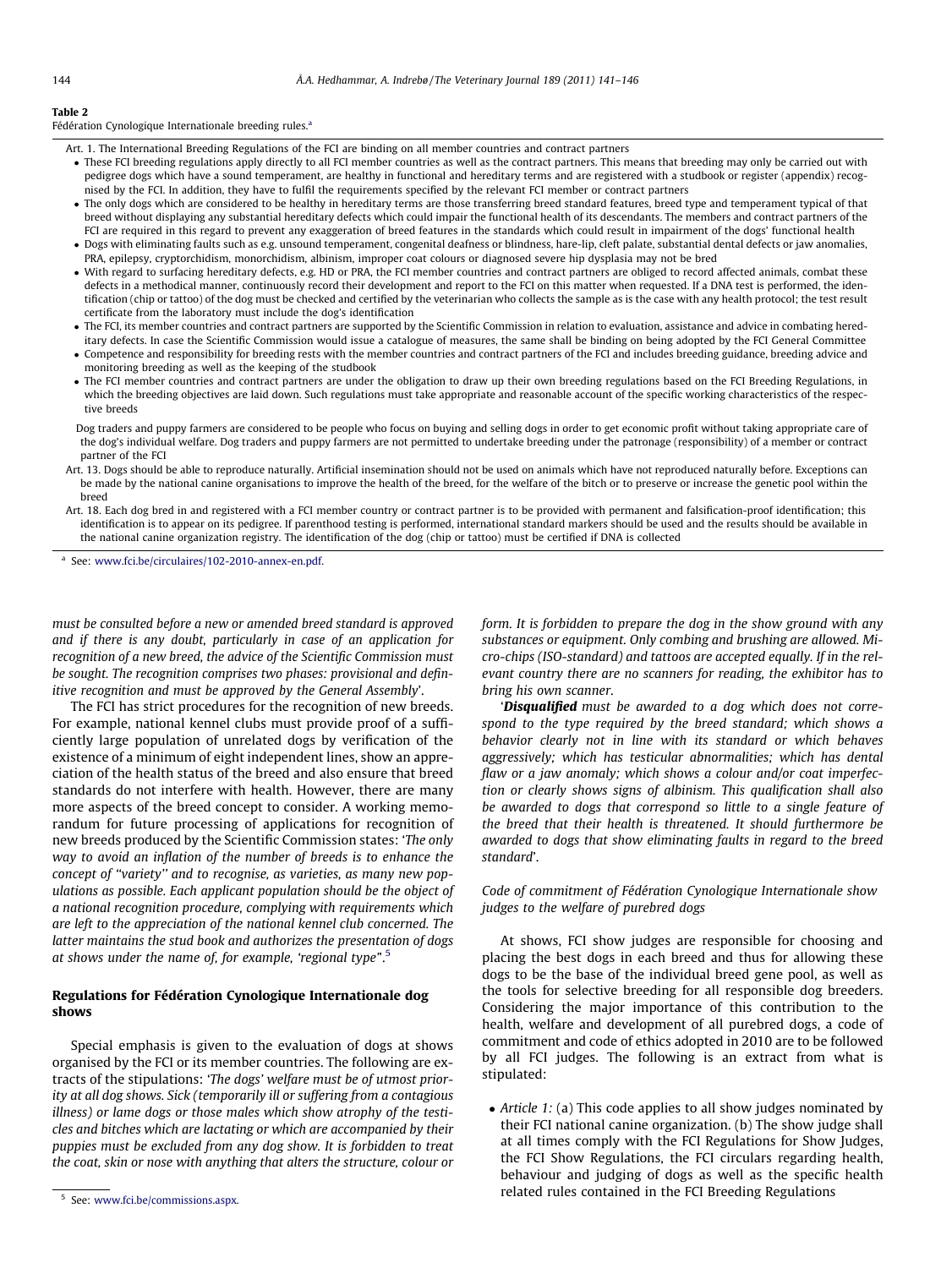- Article 2: The show judge shall carry out his judging of breeds in a positive manner. He must be a good representative for dog breeding and for the world of purebred dogs
- Article 3: (a) The show judge will be expected to make a proactive and valuable contribution to dog health and welfare as well to responsible dog breeding. (b) From this perspective the show judge will comply as far as possible with invitations or calls to attend dog technical activities, such as information, education and training meetings, the supervision and the holding of breed examinations and seminars'.
- Article 4: (a) For the preservation and the further development of the breeds he judges, the show judge must, in addition to the conformation and movement qualities, consider as well the health aspects of the breed or the dog and its fitness for functionality. This assessment should be clearly reflected in his critique of the dog. (b) Under no circumstances shall aggressiveness and anxious behaviour during the judging of a dog be tolerated. They will result in the disqualification of the dog(s) concerned

## Screening programmes

Within several member countries of the FCI, extensive health programmes with reference to hip and elbow conformity have proven the value of phenotypic selection ([Swenson et al., 1997a,b](#page-5-0)), as well selection based on computerised breeding indexes ([Malm](#page-5-0) [et al., 2010\)](#page-5-0) for screening results. However, exchange of results from screening for hip conformity is hampered by differences in procedures. The Scientific Commission of the FCI has therefore actively sought to harmonise national certificates and to implement international certificates for exchange of results from screening of hip, elbow and eye examinations. There is now in existence an international certificate for hips and elbows that has been approved and promoted by the FCI.6

Based on the notes, material presented and agreements at the workshop on hip dysplasia arranged by the Danish Kennel Club on behalf of the FCI in March 2006, attended by more than 20 panelists serving on national hip dysplasia programmes, an ad hoc Expert Committee prepared and suggested a revision of the FCI Hip Dysplasia Protocol and the Radiographic procedures for hip dysplasia evaluation and also prepared an extensive review on how to make use of measurement of the Norberg angle in the evaluation and scoring of hip dysplasia. The protocol and the advice on radiographic procedures were approved by the General Committee and are now available as Circular 46/2009.<sup>7</sup>

# Fédération Cynologique Internationale requirements for official hip dysplasia screening

A summary of the more important aspects of these requirements is presented below<sup>8</sup>:

- The minimum age for official hip radiographs is one (1) year for most dog breeds and 18 months for large and giant breeds.
- The dog is identified by a recognised, permanent system, using microchip. Legible tattooing is accepted in countries where tattooing is allowed for dog identification.
- The owner must confirm in writing and sign that the dog being radiographed is the one stated on the pedigree and to the best of his/her knowledge, the dog has not been exposed to any surgical procedure aimed to improve the development of the hip joint.
- All dogs should be sufficiently sedated or anaesthetized to ensure full relaxation of the muscles during the radiographic procedure. FCI recommends the weight of dog, type of medication (active substance) and dosage be recorded on the form.
- As minimal identification on the radiographs, it must include the dog's identification number (microchip or tattoo or registration number), the date of birth, the date when the radiographs are made, the identification details for the veterinarian and/or the clinic and marks for the right or left side.
- Radiographs should be interpreted and scored by a specialised veterinarian approved by the national kennel club and/or the breed club in which the dog is registered.
- At national level, each FCI member or contract partner should provide an appeal procedure. Appeal can be filed by the owner of a dog. The appeal cannot be processed by the scrutiniser/ panel scoring the dog initially.
- FCI recommends all its members, contract partners and screening program organizing bodies to facilitate the participation of their members of scoring panels in an official FCI program of equilibration of HD scorings.

A similar meeting for panelists serving on national elbow dysplasia programmes is planned in collaboration with the International Elbow Working Group to be arranged in autumn 2011.

# Terminology for exchange of results from screening for hereditary defects

To facilitate exchange of results from screening programmes for hereditary conditions from various countries, the FCI Scientific Commission has prepared a list of terminology and abbreviations in all the official FCI languages (French, English, German, Portuguese) for hereditary diseases for which screening is undertaken.

#### International guidelines relating to dog 'doping'

On request from the General Committee and based on the regulation by the Swedish Kennel Club, FCI International Guidelines have been prepared including rules against doping for appearance as well as performance and reactions, procedures when executing and handling doping cases. Stipulations on shows, trials and competitions include<sup>9</sup>:

- Participating dogs must not be injured or ill. Furthermore, they must not be affected in any forbidden way, e.g. they must not have received treatment that may illegally affect their appearance in a way that is not allowed, performance or reactions, or the way in which injuries or illnesses manifest themselves.
- Dogs whose coats, noses or skin have been treated with a substance that changes their colour or structure are prohibited from participating in shows.
- All dogs must be available for the examinations and tests that may be necessary in order to check for doping and other forbidden measures. The organiser is entitled to copy veterinarians' certificates.
- The person responsible for the dog is obliged to find out how treatment or other action taken may affect the dog's right to participate in a show, trial or competition.

<sup>6</sup> See: [www.fci.be/uploaded\\_files/77-2001.pdf.](http://www.fci.be/uploaded_files/77-2001.pdf)

See: [www.fci.be/circulaires2009.aspx.](http://www.fci.be/circulaires2009.aspx)

<sup>8</sup> See: [www.fci.be/circulaires/46-2009-annex1-en.pdf;](http://www.fci.be/circulaires/46-2009-annex1-en.pdf) [www.fci.be/circulaires/46-](http://www.fci.be/circulaires/46-2009-annex2-en.pdf) [2009-annex2-en.pdf](http://www.fci.be/circulaires/46-2009-annex2-en.pdf). 2009-annex2-en.pdf. 2009-annex2-en.pdf.